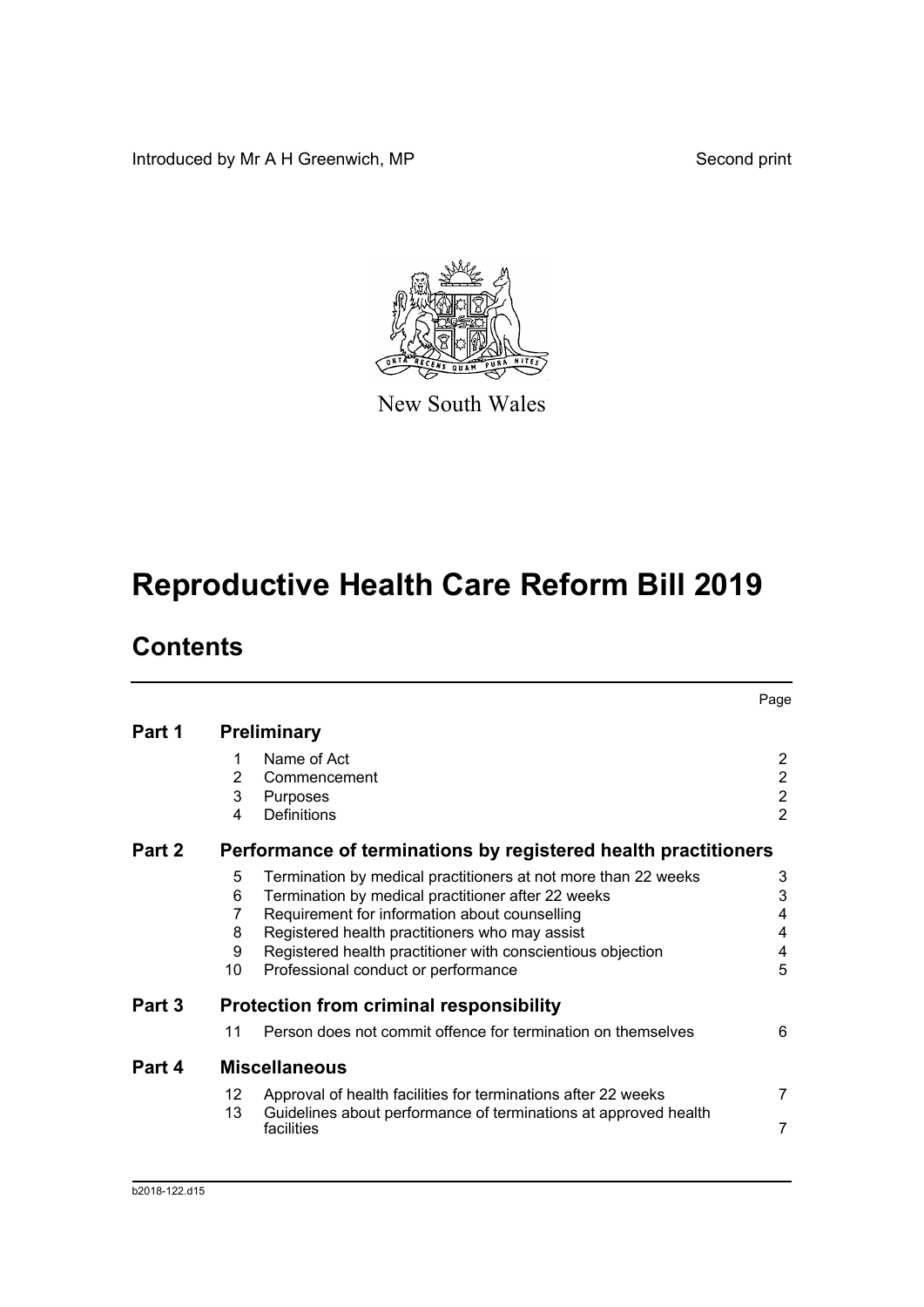| <b>Schedule 2</b> |    | <b>Amendment of Acts</b>               | 9 |
|-------------------|----|----------------------------------------|---|
| <b>Schedule 1</b> |    | <b>Dictionary</b>                      | 8 |
|                   | 17 | Regulations                            | 7 |
|                   | 16 | Review of Act                          |   |
|                   | 15 |                                        | 7 |
|                   | 14 | Review in relation to gender selection | 7 |

Page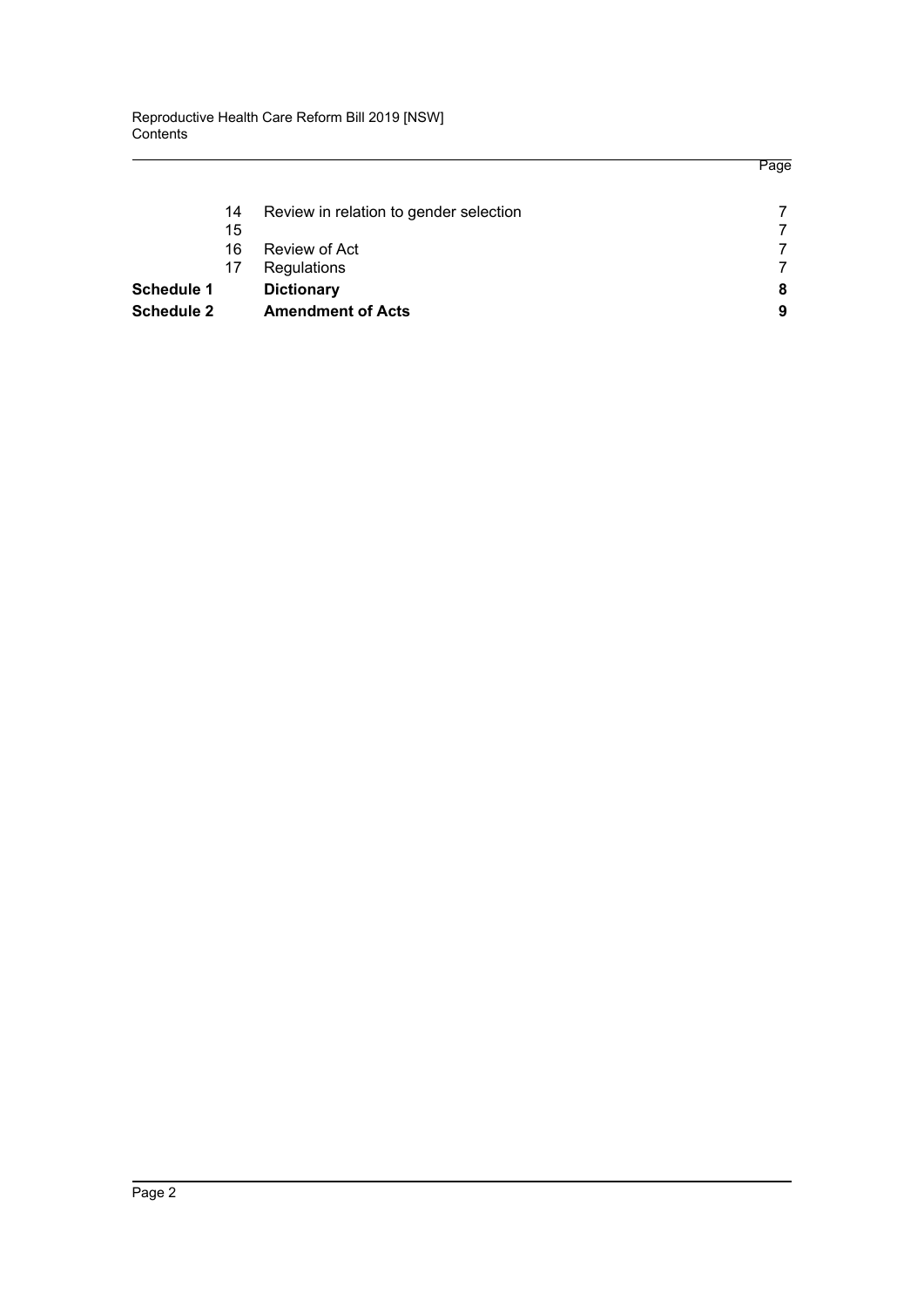*This public bill which originated in the Legislative Assembly, has passed and is now ready for presentation to the Legislative Council for its concurrence.*

> *Clerk of the Legislative Assembly. Legislative Assembly, Sydney,* , 2019

New South Wales

## **Reproductive Health Care Reform Bill 2019**

Act No , 2019

### **A Bill for**

An Act about reforming the law relating to terminations of pregnancies and regulating the conduct of health practitioners in relation to terminations.

*EXAMINED*

*Speaker*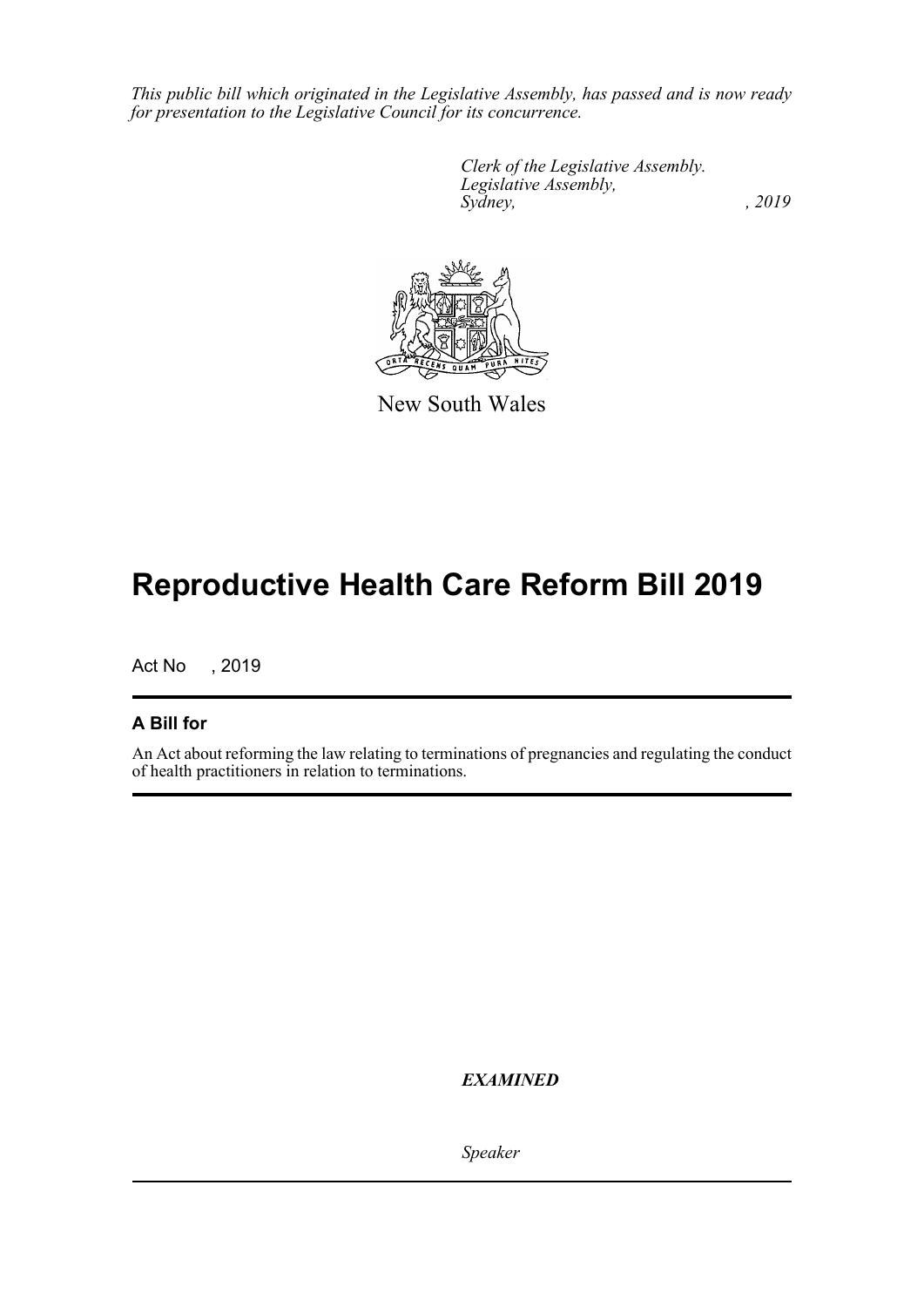<span id="page-3-4"></span><span id="page-3-3"></span><span id="page-3-2"></span><span id="page-3-1"></span><span id="page-3-0"></span>

|        | The Legislature of New South Wales enacts— |                    |                                                                                                                                                                                                                                | 1              |
|--------|--------------------------------------------|--------------------|--------------------------------------------------------------------------------------------------------------------------------------------------------------------------------------------------------------------------------|----------------|
| Part 1 |                                            |                    | <b>Preliminary</b>                                                                                                                                                                                                             | $\overline{2}$ |
| 1      |                                            | <b>Name of Act</b> |                                                                                                                                                                                                                                | 3              |
|        |                                            |                    | This Act is the <i>Reproductive Health Care Reform Act 2019</i> .                                                                                                                                                              | 4              |
| 2      |                                            |                    | <b>Commencement</b>                                                                                                                                                                                                            | 5              |
|        |                                            |                    | This Act commences on the date of assent to this Act.                                                                                                                                                                          | 6              |
| 3      |                                            | <b>Purposes</b>    |                                                                                                                                                                                                                                | 7              |
|        |                                            |                    | The purposes of the Act are—                                                                                                                                                                                                   | 8              |
|        |                                            | (a)                | to reform the law relating to terminations of pregnancies, and                                                                                                                                                                 | 9              |
|        |                                            |                    | <b>Note.</b> Consequent on the enactment of this Act amendments were made to the Crimes<br>Act 1900 to repeal the provisions of that Act relating to abortions and to abolish the<br>common law offences relating to abortion. | 10<br>11<br>12 |
|        |                                            | (b)                | to regulate the conduct of registered health practitioners in relation to<br>terminations.                                                                                                                                     | 13<br>14       |
| 4      |                                            | <b>Definitions</b> |                                                                                                                                                                                                                                | 15             |
|        |                                            |                    | The Dictionary in Schedule 1 defines particular words used in this Act.                                                                                                                                                        | 16             |
|        |                                            |                    |                                                                                                                                                                                                                                |                |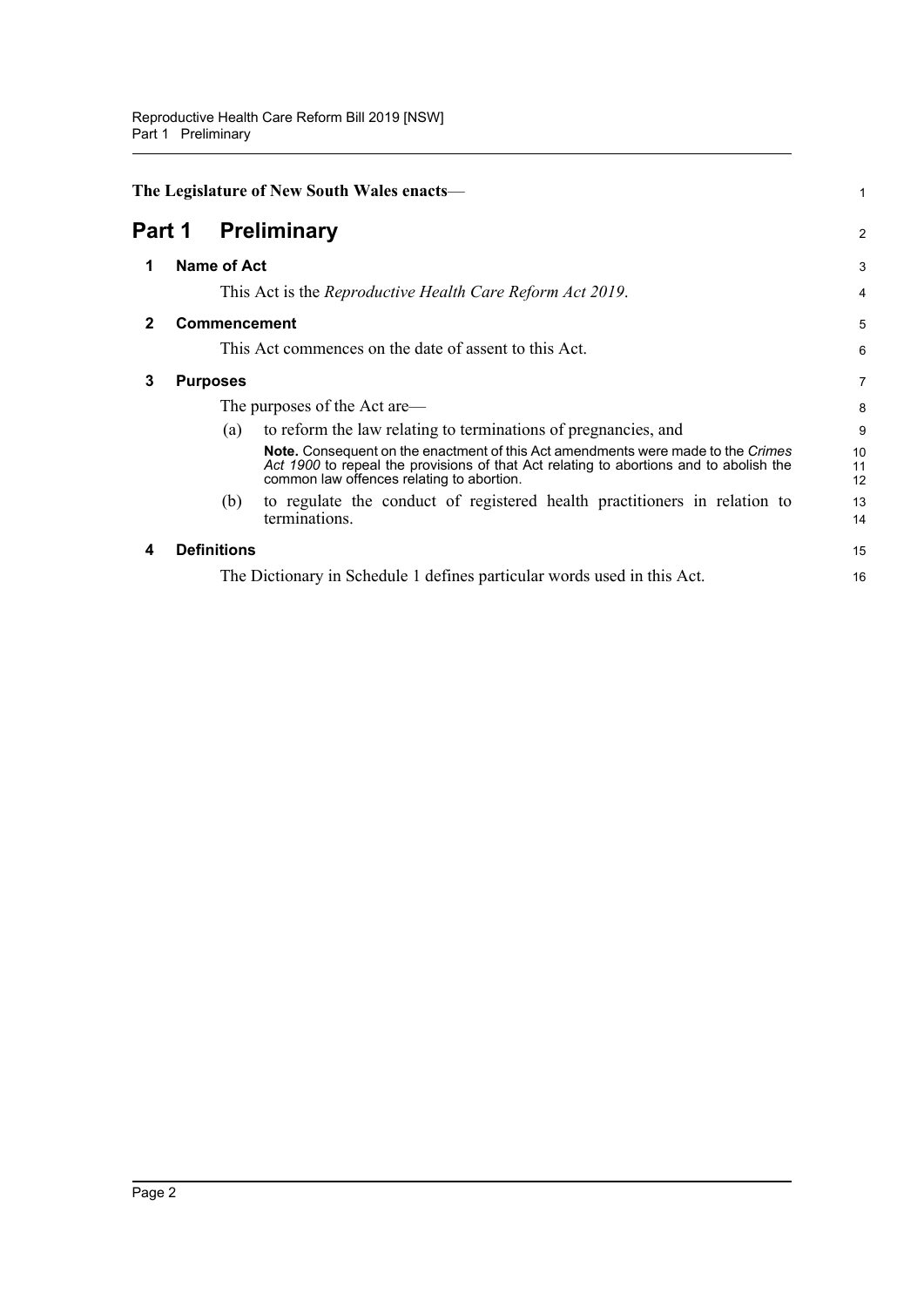<span id="page-4-2"></span><span id="page-4-1"></span><span id="page-4-0"></span>

| Part 2 |     | Performance of terminations by registered health<br>practitioners |                                                                                                                                                                                                                                                                                                                    |                      |
|--------|-----|-------------------------------------------------------------------|--------------------------------------------------------------------------------------------------------------------------------------------------------------------------------------------------------------------------------------------------------------------------------------------------------------------|----------------------|
| 5      |     |                                                                   | Termination by medical practitioners at not more than 22 weeks                                                                                                                                                                                                                                                     | 3                    |
|        | (1) |                                                                   | A person who is a medical practitioner may perform a termination on a person who<br>is not more than 22 weeks pregnant.                                                                                                                                                                                            | 4<br>5               |
|        | (2) |                                                                   | The medical practitioner may perform the termination only if the person has given<br>informed consent to the termination.                                                                                                                                                                                          | 6<br>7               |
|        | (3) |                                                                   | However, subsection (2) does not apply if, in an emergency, it is not practicable to<br>obtain the person's informed consent.                                                                                                                                                                                      | 8<br>9               |
| 6      |     |                                                                   | Termination by medical practitioner after 22 weeks                                                                                                                                                                                                                                                                 | 10                   |
|        | (1) |                                                                   | A specialist medical practitioner may perform a termination on a person who is more<br>than 22 weeks pregnant if—                                                                                                                                                                                                  | 11<br>12             |
|        |     | (a)                                                               | the specialist medical practitioner considers that, in all the circumstances, the<br>termination should be performed, and                                                                                                                                                                                          | 13<br>14             |
|        |     | (b)                                                               | the specialist medical practitioner has consulted with another specialist<br>medical practitioner who also considers that, in all the circumstances, the<br>termination should be performed, and                                                                                                                   | 15<br>16<br>17       |
|        |     | (c)                                                               | the medical practitioner has obtained the person's informed consent to the<br>termination, and                                                                                                                                                                                                                     | 18<br>19             |
|        |     | (d)                                                               | the termination is performed at-                                                                                                                                                                                                                                                                                   | 20                   |
|        |     |                                                                   | a hospital controlled by a statutory health organisation, within the<br>(i)<br>meaning of the <i>Health Services Act 1997</i> , or                                                                                                                                                                                 | 21<br>22             |
|        |     |                                                                   | an approved health facility.<br>(ii)                                                                                                                                                                                                                                                                               | 23                   |
|        | (2) |                                                                   | To remove any doubt, subsection $(1)(d)$ does not require that any ancillary services<br>necessary to support the performance of a termination be carried out only at the<br>hospital or approved health facility at which the termination is, or is to be, performed.                                             | 24<br>25<br>26       |
|        | (3) |                                                                   | In considering whether a termination should be performed on a person under this<br>section, a specialist medical practitioner must consider—                                                                                                                                                                       | 27<br>28             |
|        |     | (a)                                                               | all relevant medical circumstances, and                                                                                                                                                                                                                                                                            | 29                   |
|        |     | (b)                                                               | the person's current and future physical, psychological and social<br>circumstances, and                                                                                                                                                                                                                           | 30<br>31             |
|        |     |                                                                   | (c) the professional standards and guidelines that apply to the specialist medical<br>practitioner in relation to the performance of the termination.                                                                                                                                                              | 32<br>33             |
|        | (4) |                                                                   | In an emergency, a medical practitioner, whether or not a specialist medical<br>practitioner, may perform a termination on a person who is more than 22 weeks<br>pregnant, without acting under subsections $(1)$ and $(3)$ , if the medical practitioner<br>considers it necessary to perform the termination to- | 34<br>35<br>36<br>37 |
|        |     | (a)                                                               | save the person's life, or                                                                                                                                                                                                                                                                                         | 38                   |
|        |     | (b)                                                               | save another foetus.                                                                                                                                                                                                                                                                                               | 39                   |
|        | (5) |                                                                   | In this section-                                                                                                                                                                                                                                                                                                   | 40                   |
|        |     |                                                                   | ancillary services means-                                                                                                                                                                                                                                                                                          | 41                   |
|        |     | (a)                                                               | tests or other medical procedures, or                                                                                                                                                                                                                                                                              | 42                   |
|        |     | (b)                                                               | the administration, prescription or supply of medication, or                                                                                                                                                                                                                                                       | 43                   |
|        |     | (c)                                                               | another treatment or service prescribed by the regulations.                                                                                                                                                                                                                                                        | 44                   |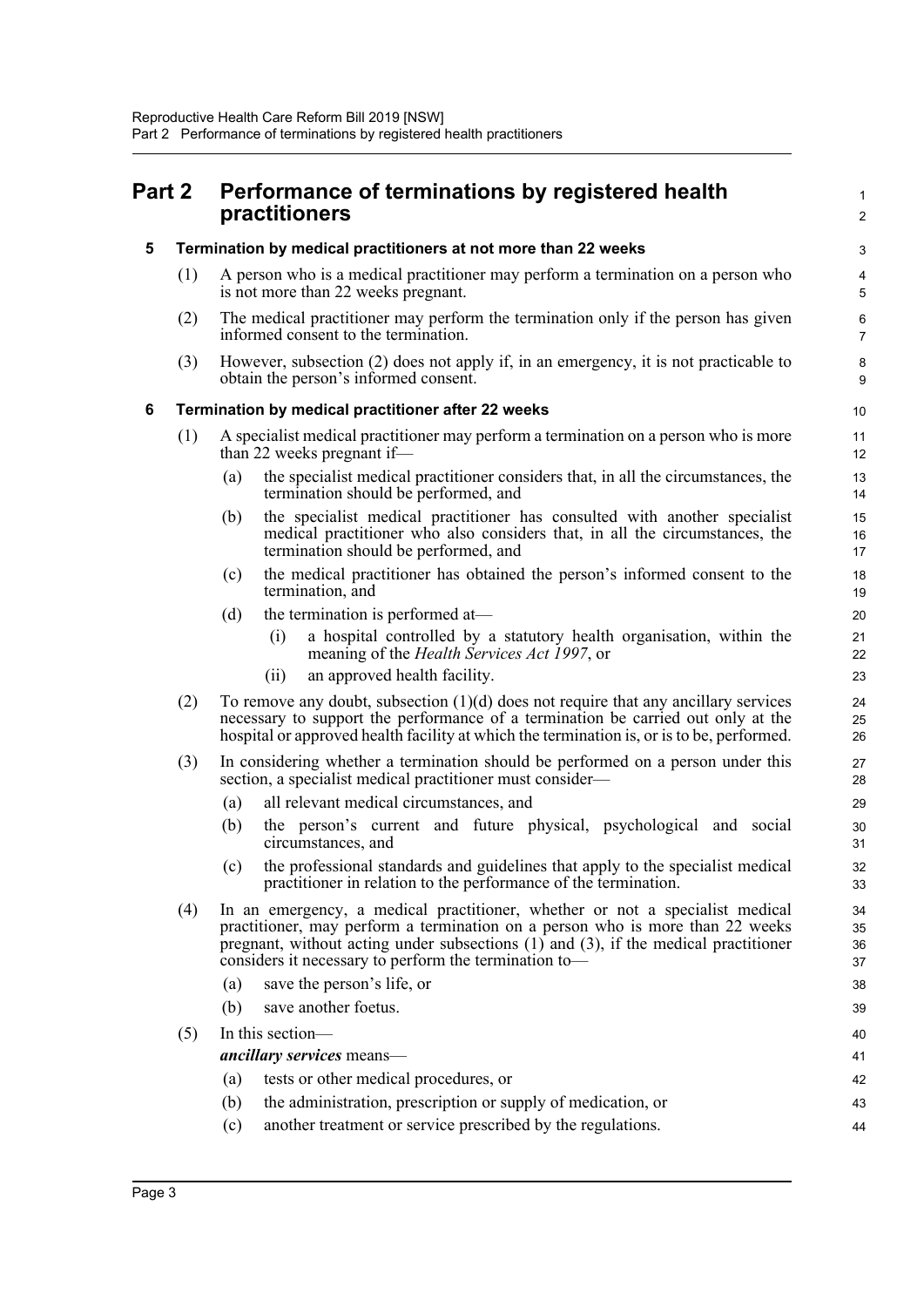#### <span id="page-5-0"></span>**7 Requirement for information about counselling**

| (1) Before performing a termination on a person under section 5 or 6, a medical |
|---------------------------------------------------------------------------------|
| practitioner must—                                                              |

(a) assess whether or not it would be beneficial to discuss with the person accessing counselling about the proposed termination, and

- (b) if, in the medical practitioner's assessment, it would be beneficial and the person is interested in accessing counselling, provide all necessary information to the person about access to counselling, including publicly-funded counselling.
- (2) A medical practitioner may, in an emergency, perform a termination on a person without complying with subsection  $(1)$ .

#### <span id="page-5-1"></span>**8 Registered health practitioners who may assist**

- (1) A person who is a medical practitioner, nurse, midwife, pharmacist or Aboriginal and Torres Strait Islander health practitioner, or another registered health practitioner prescribed by the regulations, may, in the practice of the person's health profession, assist in the performance of a termination on a person by a medical practitioner.
- (2) However, subsection (1) does not apply in relation to a termination that the assisting registered health practitioner knows, or ought reasonably to know, is being performed other than as authorised under section 5 or 6.
- (3) A reference in this section to assisting in the performance of a termination includes dispensing, supplying or administering a termination drug on the instruction of the medical practitioner.

#### <span id="page-5-2"></span>**9 Registered health practitioner with conscientious objection**

- (1) This section applies if—
	- (a) a person (the *first person*) asks a registered health practitioner to—
		- (i) perform a termination on another person, or
		- (ii) assist in the performance of a termination on another person, or
		- (iii) make a decision under section 6 whether a termination on another person should be performed, or
		- (iv) advise the first person about the performance of a termination on another person, and
	- (b) the practitioner has a conscientious objection to the performance of the termination.
- (2) The registered health practitioner must, as soon as practicable after the first person makes the request, disclose the practitioner's conscientious objection to the first person.
- (3) If the request by a person is for the registered health practitioner (the *first practitioner*) to perform a termination on the person, or to advise the person about the performance of a termination on the person, the practitioner must, without delay—
	- (a) give information to the person on how to locate or contact a medical practitioner who, in the first practitioner's reasonable belief, does not have a conscientious objection to the performance of the termination, or
	- (b) transfer the person's care to—
		- (i) another registered health practitioner who, in the first practitioner's reasonable belief, can provide the requested service and does not have a conscientious objection to the performance of the termination, or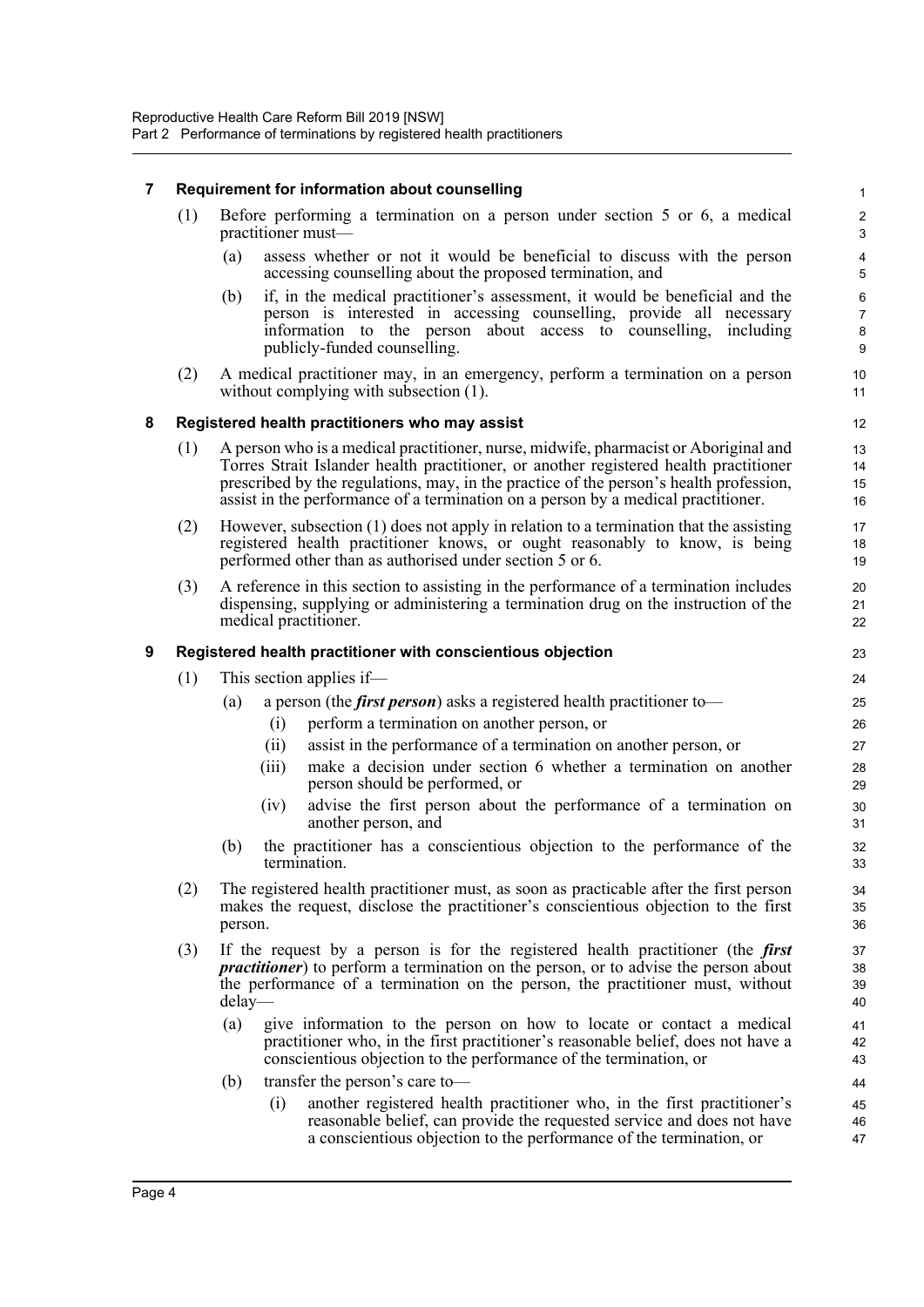<span id="page-6-0"></span>

|    |     | (11)             | a health service provider at which, in the first practitioner's reasonable<br>belief, the requested service can be provided by another registered<br>health practitioner who does not have a conscientious objection to the | 1<br>$\overline{\mathbf{c}}$<br>3 |
|----|-----|------------------|-----------------------------------------------------------------------------------------------------------------------------------------------------------------------------------------------------------------------------|-----------------------------------|
|    |     |                  | performance of the termination.                                                                                                                                                                                             | 4                                 |
|    | (4) |                  | This section does not limit any duty owed by a registered health practitioner to<br>provide a service in an emergency.                                                                                                      | 5<br>6                            |
| 10 |     |                  | Professional conduct or performance                                                                                                                                                                                         | 7                                 |
|    | (1) | practitioner—    | In considering a matter under an Act about a registered health practitioner's<br>professional conduct or performance, regard may be had to whether the                                                                      | 8<br>9<br>10                      |
|    |     | (a)<br>6, or     | performs a termination on a person other than as authorised under section 5 or                                                                                                                                              | 11<br>12                          |
|    |     | (b)<br><b>or</b> | assists in the termination on a person other than as authorised under section 8,                                                                                                                                            | 13<br>14                          |
|    |     | (c)              | contravenes section 9.                                                                                                                                                                                                      | 15                                |
|    | (2) |                  | The matters to which subsection $(1)$ applies include matters arising in—                                                                                                                                                   | 16                                |
|    |     | (a)<br>or        | a notification under the Health Practitioner Regulation National Law (NSW),                                                                                                                                                 | 17<br>18                          |
|    |     | (b)              | a complaint under the Health Care Complaints Act 1993.                                                                                                                                                                      | 19                                |
|    | (3) |                  | This Act does not limit any duty a registered health practitioner has to comply with<br>professional standards or guidelines that apply to health practitioners.                                                            | 20<br>21                          |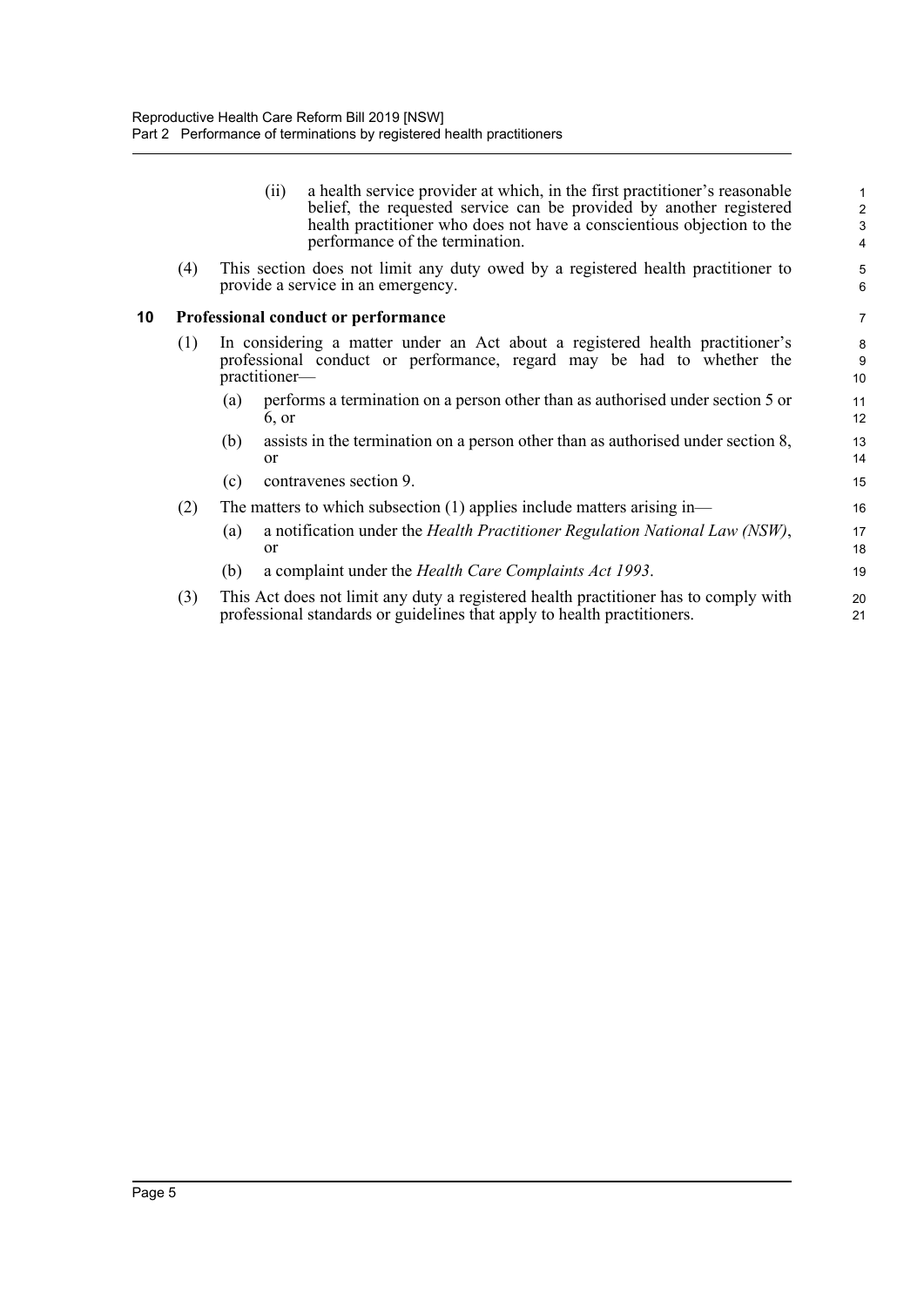## <span id="page-7-0"></span>**Part 3 Protection from criminal responsibility**

<span id="page-7-1"></span>

| 11 | Person does not commit offence for termination on themselves                                                                        |  |  |
|----|-------------------------------------------------------------------------------------------------------------------------------------|--|--|
|    | Despite any other Act, a person who consents to, assists in, or performs a termination<br>on themselves does not commit an offence. |  |  |

1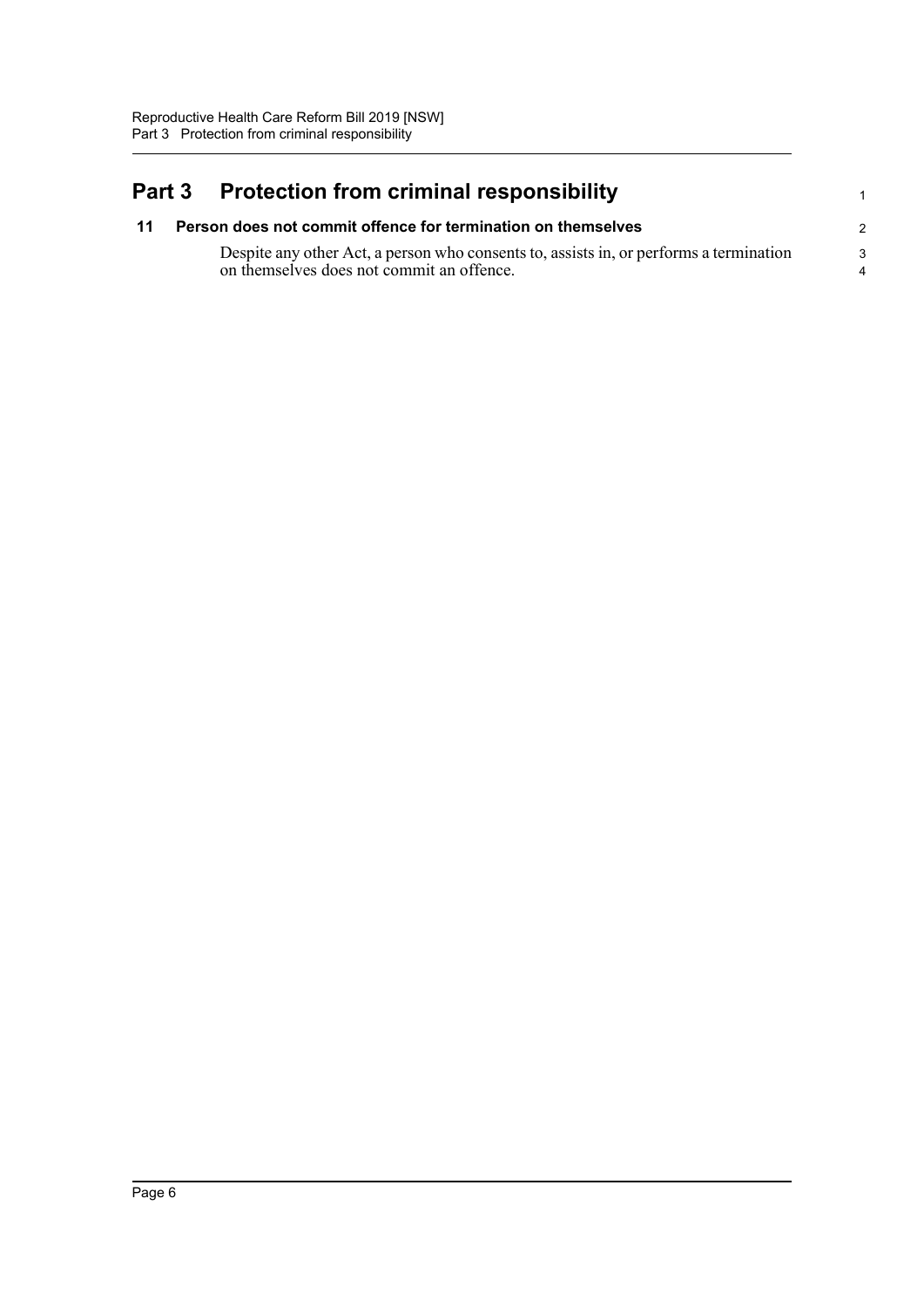<span id="page-8-6"></span><span id="page-8-5"></span><span id="page-8-4"></span><span id="page-8-3"></span><span id="page-8-2"></span><span id="page-8-1"></span><span id="page-8-0"></span>

| Part 4 |     | <b>Miscellaneous</b>                                                                                                                                                                                                                                                        | 1                     |
|--------|-----|-----------------------------------------------------------------------------------------------------------------------------------------------------------------------------------------------------------------------------------------------------------------------------|-----------------------|
| 12     |     | Approval of health facilities for terminations after 22 weeks                                                                                                                                                                                                               | $\boldsymbol{2}$      |
|        |     | The Secretary of the Ministry of Health may approve a hospital, or other facility the<br>Secretary considers appropriate, as a facility at which terminations may be performed<br>on persons who are more than 22 weeks pregnant.                                           | $\mathsf 3$<br>4<br>5 |
| 13     |     | Guidelines about performance of terminations at approved health facilities                                                                                                                                                                                                  | 6                     |
|        | (1) | The Secretary of the Ministry of Health may issue guidelines about the performance<br>of terminations at approved health facilities.                                                                                                                                        | $\overline{7}$<br>8   |
|        | (2) | If the Secretary issues guidelines under subsection (1), a registered health<br>practitioner performing a termination, or assisting in the performance of a<br>termination, must perform the termination in accordance with the guidelines.                                 | 9<br>10<br>11         |
| 14     |     | Review in relation to gender selection                                                                                                                                                                                                                                      | 12                    |
|        | (1) | The Secretary of the Ministry of Health must, within 12 months after the<br>commencement of this section—                                                                                                                                                                   | 13<br>14              |
|        |     | conduct a review of the issue of whether or not terminations are being<br>(a)<br>performed for the purposes of gender selection, and                                                                                                                                        | 15<br>16              |
|        |     | prepare, and give to the Minister, a report about the review.<br>(b)                                                                                                                                                                                                        | 17                    |
|        | (2) | The Minister must provide the report to the Presiding Officer of each House of<br>Parliament.                                                                                                                                                                               | 18<br>19              |
|        | (3) | A copy of a report provided to the Presiding Officer of a House of Parliament under<br>subsection (2) must be laid before that House within 5 sitting days of that House after<br>it is received by the Presiding Officer.                                                  | 20<br>21<br>22        |
| 15     |     |                                                                                                                                                                                                                                                                             | 23                    |
|        | (1) | Notes that this House opposes terminations being performed for the sole purpose of<br>gender selection.                                                                                                                                                                     | 24<br>25              |
| 16     |     | <b>Review of Act</b>                                                                                                                                                                                                                                                        | 26                    |
|        | (1) | The Minister must, within 5 years after the commencement of this section—                                                                                                                                                                                                   | 27                    |
|        |     | conduct a review of the operation of this Act, and<br>(a)                                                                                                                                                                                                                   | 28                    |
|        |     | provide the report to the Presiding Officer of each House of Parliament.<br>(b)                                                                                                                                                                                             | 29                    |
|        | (2) | A copy of a report provided to the Presiding Officer of a House of Parliament under<br>subsection (1) must be laid before that House within 5 sitting days of that House after<br>it is received by the Presiding Officer.                                                  | 30<br>31<br>32        |
| 17     |     | <b>Regulations</b>                                                                                                                                                                                                                                                          | 33                    |
|        |     | The Governor may make regulations, not inconsistent with this Act, for or with<br>respect to any matter that by this Act is required or permitted to be prescribed or that<br>is necessary or convenient to be prescribed for carrying out or giving effect to this<br>Act. | 34<br>35<br>36<br>37  |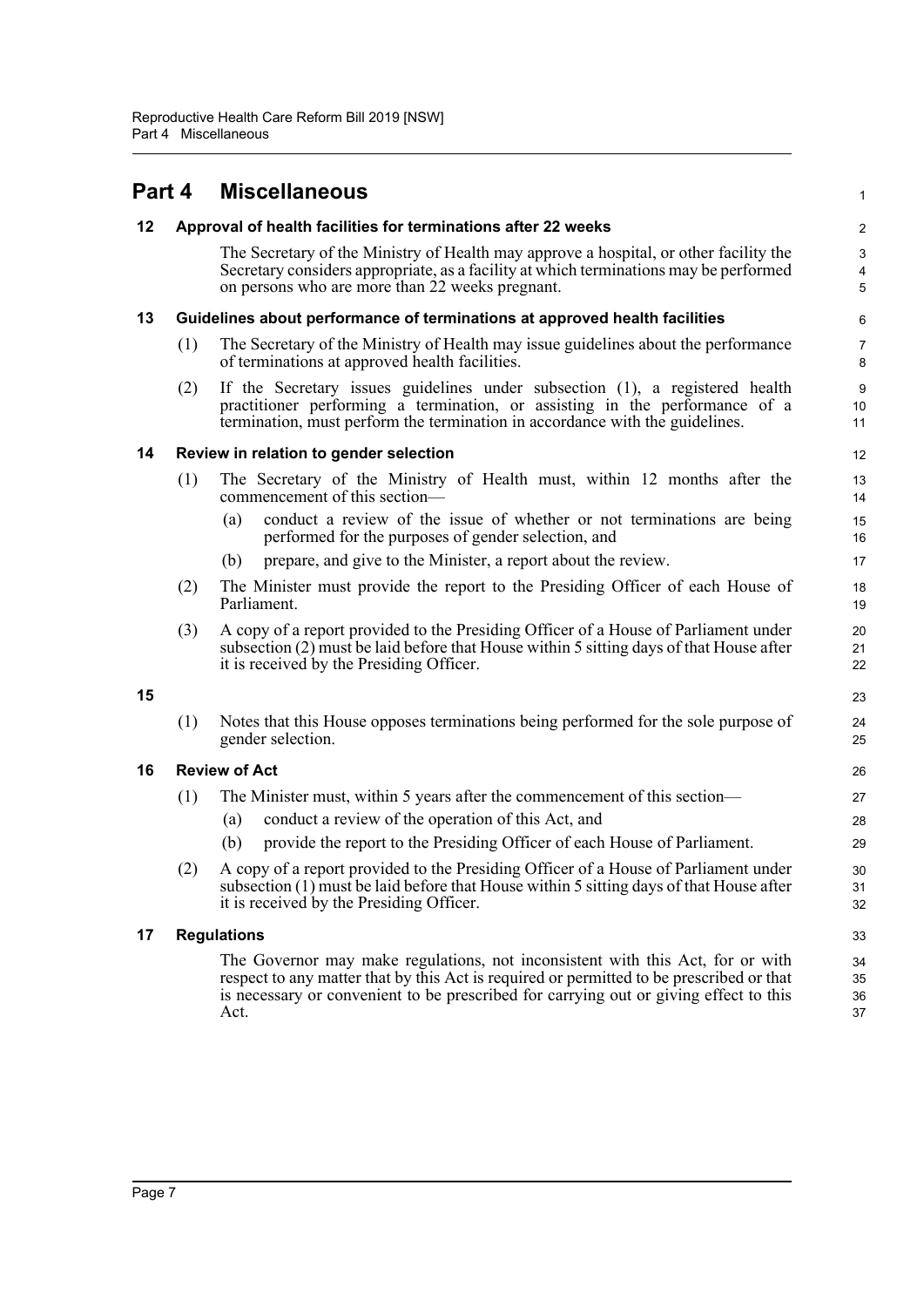### **Schedule 1 Dictionary**

<span id="page-9-0"></span>

| Schedule 1<br><b>Dictionary</b>                                                                                                                                                                                                                               | $\mathbf{1}$                                 |
|---------------------------------------------------------------------------------------------------------------------------------------------------------------------------------------------------------------------------------------------------------------|----------------------------------------------|
| section 4                                                                                                                                                                                                                                                     | $\overline{2}$                               |
| Aboriginal and Torres Strait Islander health practitioner means a person registered under the<br>Health Practitioner Regulation National Law to practise in the Aboriginal and Torres Strait<br>Islander health practice profession, other than as a student. | $\mathbf{3}$<br>$\overline{\mathbf{4}}$<br>5 |
| <i>approved health facility</i> means a hospital or other facility approved under section 12.                                                                                                                                                                 | 6                                            |
| <i>informed consent</i> , in relation to a termination performed by a medical practitioner, means consent<br>to the termination given—                                                                                                                        | $\overline{7}$<br>8                          |
| freely and voluntarily, and<br>(a)                                                                                                                                                                                                                            | 9                                            |
| (b)<br>in accordance with any guidelines applicable to the medical practitioner in relation to the<br>performance of the termination.                                                                                                                         | 10<br>11                                     |
| <i>medical practitioner</i> means a person registered under the Health Practitioner Regulation National<br>Law to practise in the medical profession, other than as a student.                                                                                | 12<br>13                                     |
| <i>midwife</i> means a person registered under the Health Practitioner Regulation National Law to<br>practise in the midwifery profession, other than as a student.                                                                                           | 14<br>15                                     |
| nurse means a person registered under the Health Practitioner Regulation National Law to<br>practise in the nursing profession, other than as a student.                                                                                                      | 16<br>17                                     |
| <i>pharmacist</i> means a person registered under the Health Practitioner Regulation National Law to<br>practise in the pharmacy profession, other than as a student.                                                                                         | 18<br>19                                     |
| registered health practitioner means a person registered under the Health Practitioner Regulation<br>National Law to practise a health profession, other than as a student.                                                                                   | 20<br>21                                     |
| specialist medical practitioner, in relation to the performance of a termination, means—                                                                                                                                                                      | 22                                           |
| a medical practitioner who, under the Health Practitioner Regulation National Law, holds<br>(a)<br>specialist registration in obstetrics and gynaecology, or                                                                                                  | 23<br>24                                     |
| a medical practitioner who has other expertise that is relevant to the performance of the<br>(b)<br>termination, including, for example, a general practitioner who has additional experience or<br>qualifications in obstetrics.                             | 25<br>26<br>27                               |
| <i>termination</i> means an intentional termination of a pregnancy in any way, including, for example,<br>$by-$                                                                                                                                               | 28<br>29                                     |
| administering a drug, or<br>(a)                                                                                                                                                                                                                               | 30                                           |
| using an instrument or other thing.<br>(b)                                                                                                                                                                                                                    | 31                                           |
| <i>termination drug</i> means a drug of a kind used to cause a termination.                                                                                                                                                                                   | 32                                           |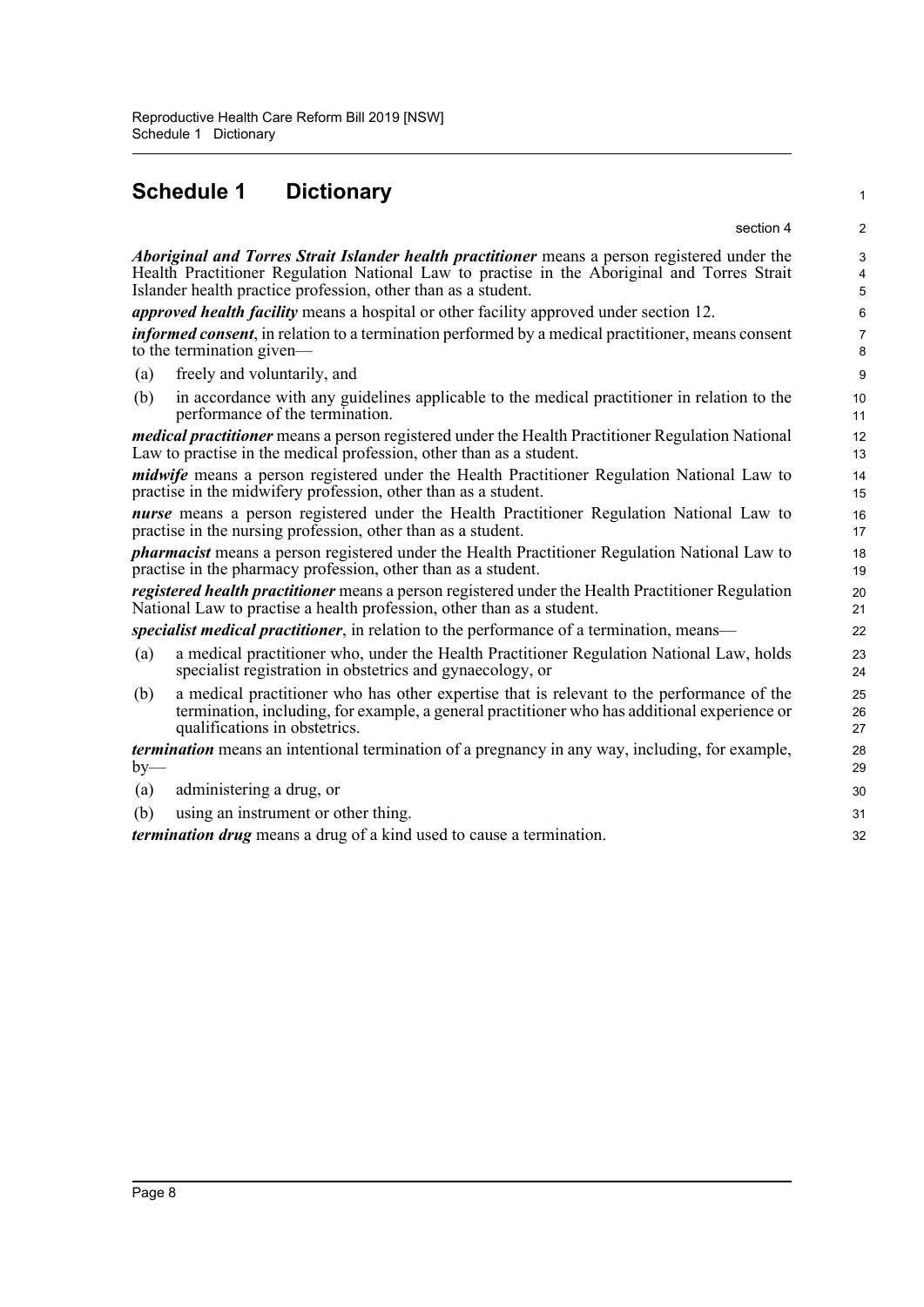<span id="page-10-0"></span>

|       | <b>Schedule 2</b> |                    | <b>Amendment of Acts</b>                                                                                                                                                                                                                            | $\mathbf{1}$             |
|-------|-------------------|--------------------|-----------------------------------------------------------------------------------------------------------------------------------------------------------------------------------------------------------------------------------------------------|--------------------------|
| 2.1   |                   |                    | Crimes Act 1900 No 40                                                                                                                                                                                                                               | $\overline{c}$           |
| [1]   |                   |                    | <b>Section 4 Definitions</b>                                                                                                                                                                                                                        | 3                        |
|       |                   |                    | Insert 'or a termination of a pregnancy in accordance with the <i>Reproductive Health Care</i><br><i>Reform Act 2019'</i> after 'medical procedure' in paragraph (a) of the definition of <i>grievous</i><br><b>bodily harm</b> in section $4(1)$ . | 4<br>5<br>$6\phantom{1}$ |
| $[2]$ |                   |                    | Part 3, Division 12                                                                                                                                                                                                                                 | 7                        |
|       |                   |                    | Omit the Division. Insert instead—                                                                                                                                                                                                                  | 8                        |
|       |                   | <b>Division 12</b> | Termination of pregnancies by unqualified persons                                                                                                                                                                                                   | 9                        |
|       | 82                |                    | Termination of pregnancy performed by unqualified person                                                                                                                                                                                            | 10                       |
|       |                   | (1)                | An unqualified person who performs a termination on another person commits<br>an offence.                                                                                                                                                           | 11<br>12                 |
|       |                   |                    | Maximum penalty-7 years imprisonment.                                                                                                                                                                                                               | 13                       |
|       |                   | (2)                | An unqualified person who assists in the performance of a termination on<br>another person commits an offence.                                                                                                                                      | 14<br>15                 |
|       |                   |                    | Maximum penalty—7 years imprisonment.                                                                                                                                                                                                               | 16                       |
|       |                   | (3)                | A reference in subsection $(2)$ to assisting in the performance of a termination<br>includes-                                                                                                                                                       | 17<br>18                 |
|       |                   |                    | supplying, or procuring the supply of, a termination drug for use in a<br>(a)<br>termination, and                                                                                                                                                   | 19<br>20                 |
|       |                   |                    | administering a termination drug.<br>(b)                                                                                                                                                                                                            | 21                       |
|       |                   |                    | Note. Section 11 of the Reproductive Health Care Reform Act 2019 provides that a<br>person who consents to, assists in, or performs a termination on themselves does not<br>commit an offence.                                                      | 22<br>23<br>24           |
|       |                   | (4)                | Proceedings for an offence under this section may only be instituted by, or<br>with the approval of, the Director of Public Prosecutions.                                                                                                           | 25<br>26                 |
|       |                   | (5)                | In this section-                                                                                                                                                                                                                                    | 27                       |
|       |                   |                    | medical practitioner means a person registered under the Health Practitioner<br>Regulation National Law to practise in the medical profession, other than as a<br>student.                                                                          | 28<br>29<br>30           |
|       |                   |                    | <i>perform</i> includes attempt to perform.                                                                                                                                                                                                         | 31                       |
|       |                   |                    | termination means an intentional termination of a pregnancy in any way,<br>including, for example, by-                                                                                                                                              | 32<br>33                 |
|       |                   |                    | administering a drug, or<br>(a)                                                                                                                                                                                                                     | 34                       |
|       |                   |                    | (b)<br>using an instrument or other thing.                                                                                                                                                                                                          | 35                       |
|       |                   |                    | <i>unqualified person</i> means—                                                                                                                                                                                                                    | 36                       |
|       |                   |                    | in relation to performing a termination on another person-a person<br>(a)<br>who is not a medical practitioner, or                                                                                                                                  | 37<br>38                 |
|       |                   |                    | in relation to assisting in the performance of a termination on another<br>(b)                                                                                                                                                                      | 39                       |
|       |                   |                    | person—a person who is not authorised under section 8 of the<br><i>Reproductive Health Care Reform Act 2019</i> to assist in the performance<br>of the termination.                                                                                 | 40<br>41<br>42           |
|       |                   |                    |                                                                                                                                                                                                                                                     |                          |